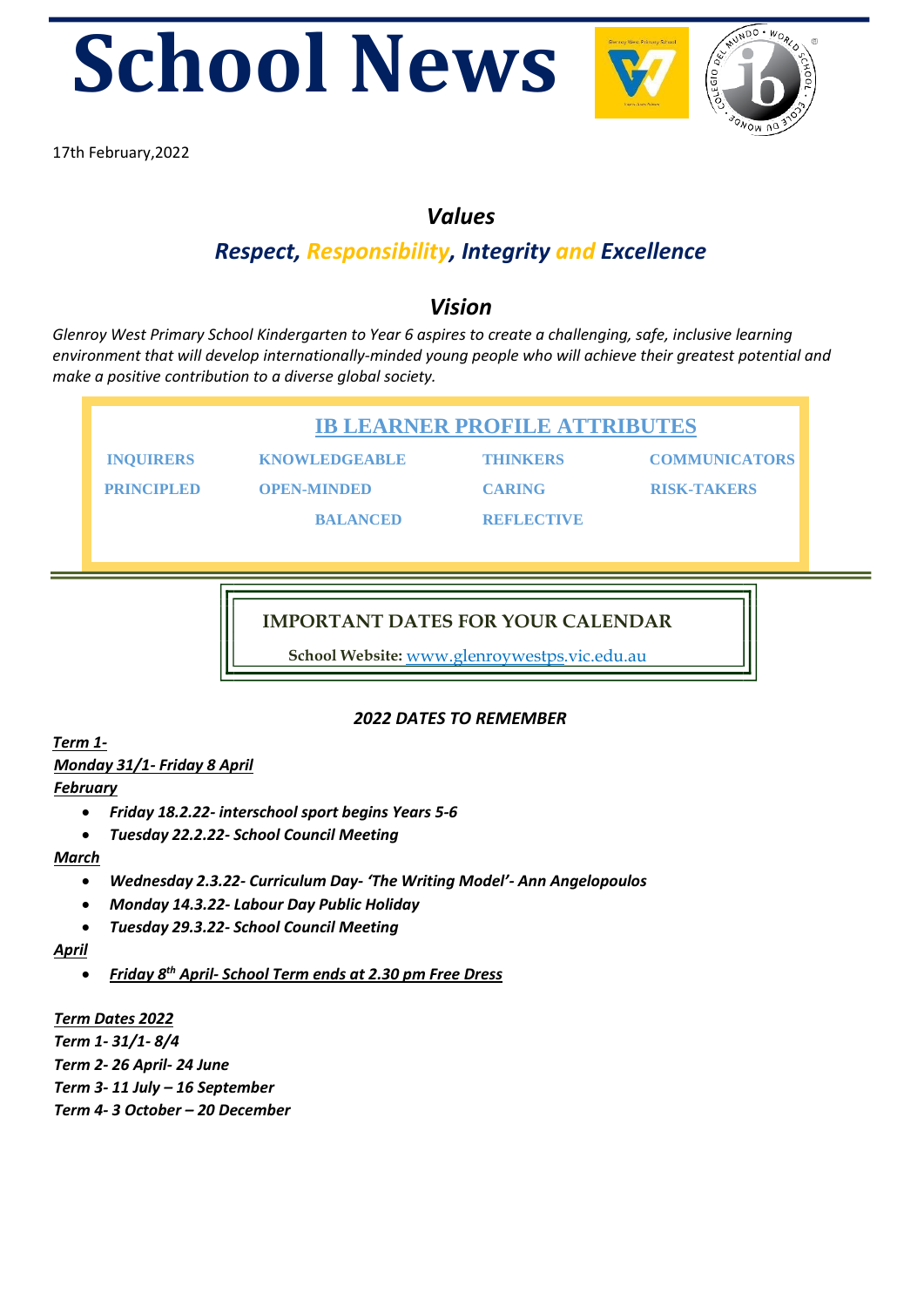| <b>PYP LEARNER</b><br><b>PROFILES</b><br><b>ATTRIBUTES</b> | <b>Update from the Principal</b>                                                                                                                                                                                                             |
|------------------------------------------------------------|----------------------------------------------------------------------------------------------------------------------------------------------------------------------------------------------------------------------------------------------|
|                                                            | <b>Principal's Message</b>                                                                                                                                                                                                                   |
| As IB learners we<br>strive to be:                         | Dear Parents & carers,                                                                                                                                                                                                                       |
| <b>Inquirers</b>                                           | I hope everyone had had a wonderful week.                                                                                                                                                                                                    |
| <b>Knowledgeable</b>                                       | Thank you to Glenroy West staff who planned, organised and participated in the information night<br>this week. The reason we decided to organise online was to ensure COVID-19 safe practices for all                                        |
| <b>Thinkers</b>                                            | concerned. Presently, due to building works and restrictions, we have limited physical space<br>available.                                                                                                                                   |
| <b>Communicators</b>                                       | The sessions were well-attended and many were naturally from the same family. We do appreciate<br>that not all parents were able to attend these sessions and that the provision of the follow up                                            |
| <b>Principled</b>                                          | written material is adequate information for families.<br>As a community of educators, i.e. all GW staff, we feel that the provision of the sessions where                                                                                   |
| <b>Open-minded</b>                                         | staff can be introduced and speak to a range of aspects relating to school life, is a highly valuable<br>method of communication. As Principal, I am confident the information provided at the sessions                                      |
| <b>Caring</b>                                              | this week contributed to the overall level of parent understanding of school life and curriculum<br>provision.                                                                                                                               |
| <b>Risk-takers</b>                                         | For parents who were unable to attend, materials have been as promised, provided to you on                                                                                                                                                   |
| <b>Balanced</b>                                            | Compass. Expiry dates for this information will be extended and materials will remain accessible<br>via Compass until the end of Term 1.                                                                                                     |
| Reflective                                                 | <b>Feedback</b>                                                                                                                                                                                                                              |
|                                                            | The school leadership team regularly reviews how information is provided to parents. As we reflect<br>on the format of our Newsletter and other communication channels with the recent information<br>night, we would value parent feedback. |
|                                                            | We need to ensure that information nights continue to be relevant, accessible and an opportunity<br>for parents to gain information relevant to each level of the school.                                                                    |
|                                                            | So, any feedback to assist our review will be valued and appreciated. Please provide this by email<br>to either one of us or to all.                                                                                                         |
|                                                            | Pamela.Streete@education.vic.gov.au-Principal                                                                                                                                                                                                |
|                                                            | Lisa.Brandecker@education.vic.gov.au-Assistant Principal                                                                                                                                                                                     |
|                                                            | Anne.Kyriacou@education.vic.gov.au-Assistant Principal                                                                                                                                                                                       |
|                                                            | Thank you                                                                                                                                                                                                                                    |
|                                                            | Pamela Streete                                                                                                                                                                                                                               |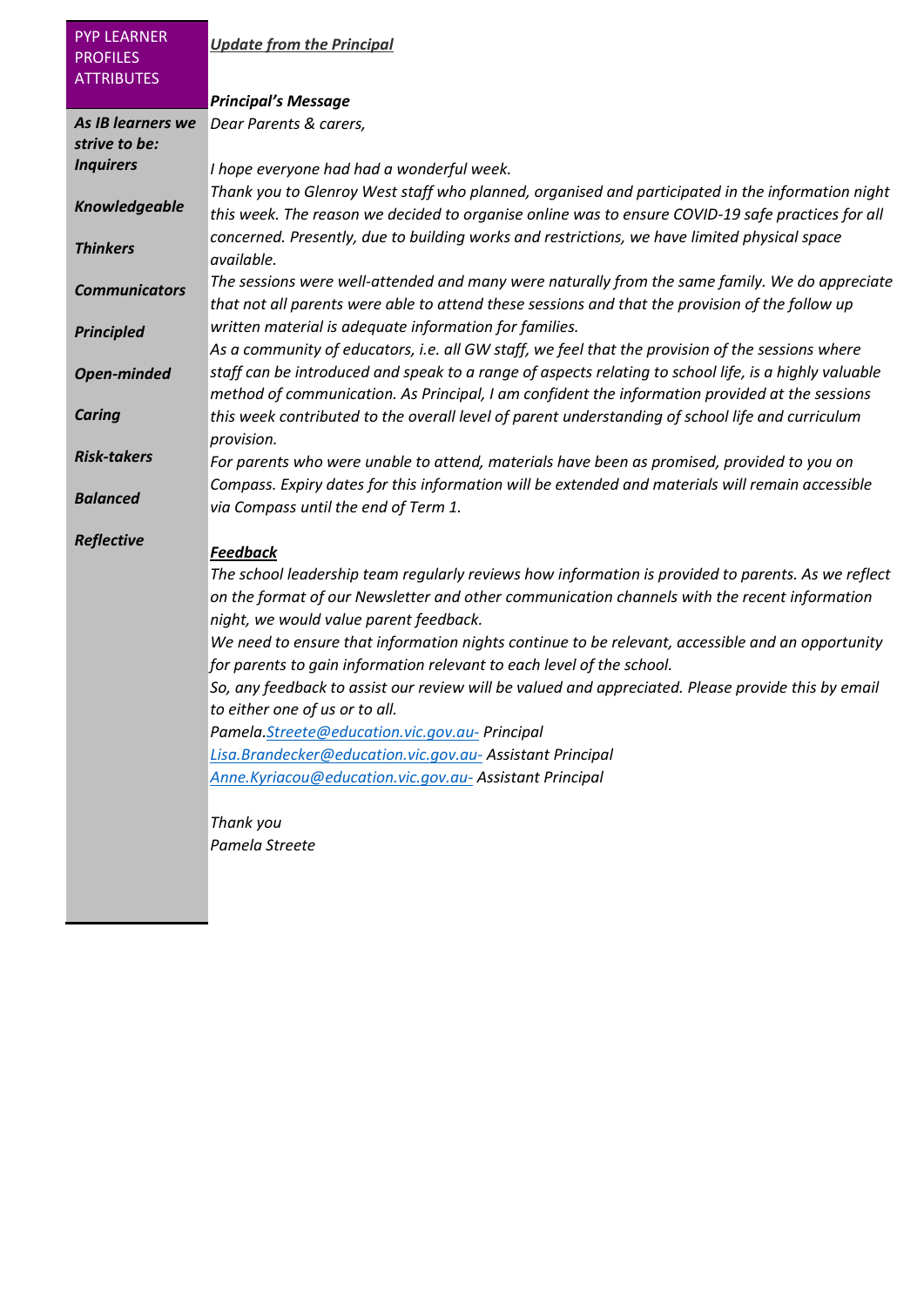#### *School Council 2022*

*School Council 2022-02-06 Information regarding the processes involved to fill vacancies on the Glenroy West School Council is always provided at the beginning of the school year. It is vital that all members of the school community are fully aware of the procedures involved relating to the yearly school council election process.*

*School Vacancies will be published and made available to the community. This information clearly indicates the number of positions vacant in each of the two membership categories- DET employee member and parent member being Parent category 2 (Two Year) Positions -Parents DET Teacher category*

*Forms in response to the call for nominations can be obtained from the school office and must be lodged by 4pm Monday* 

*After the close of nominations, a set process is followed. Please refer to timeline. Please note- if the number of nominations exceeds the vacancies in either category then, a ballot will be required.*

*If any parent eligible to self- nominate or, be nominated has a question about the process or role of school councillor please do not hesitate to contact myself, Gayle O'Sullivan (SC President) or Eva our Business Manager.*

*The first School Council meeting for 202 is Tuesday February 22. Depending upon whether or not a ballot is required this meeting will either be the last meeting of school council, or the first meeting of the new school council.*

*Our current school council has been acknowledged for their work at the end of 2021 however, it is timely for me to express my gratitude on behalf of the school community for their work and engagement over the last year.*

#### *School Council News*

*Information regarding the outcome of the 2022 School Council election process was provided to the school community via a post today. As the number of nominations in both the Parent member and the DET Employee categories were equal to the number of vacancies no ballot will be required.*

#### *School Council Membership 2021-2022*

*Gayle O'Sullivan (Parent of Riley) Imelda Remmick (Parent of Zoe) Peter Kadras (Parent of Alexandra)*

#### *New Parent Reps*

*Puru Budhathoki (Parent of Grace) Pravna Kears (Parent of Henry)*

#### *Community Membership*

*Nasreen Sultana Shaik (Parent of Nimrah) Yiota Paraskevopoulos (Parent of Tia )*

#### *DET Membership*

*Pamela Streete (Principal Executive Officer) Anne Kyriacou (Assistant Principal) Lisa Brandecker (Assistant Principal) Eva Aristidou- Business Manager Minutes Secretary*

*Congratulations to all the newly elected members being Puru and Pravna. And thank you to members who are continuing their term of office during 2022. Election of Office Bearers for 2022 will take place on February 22 and details will be published on Compass and in the Newsletter.*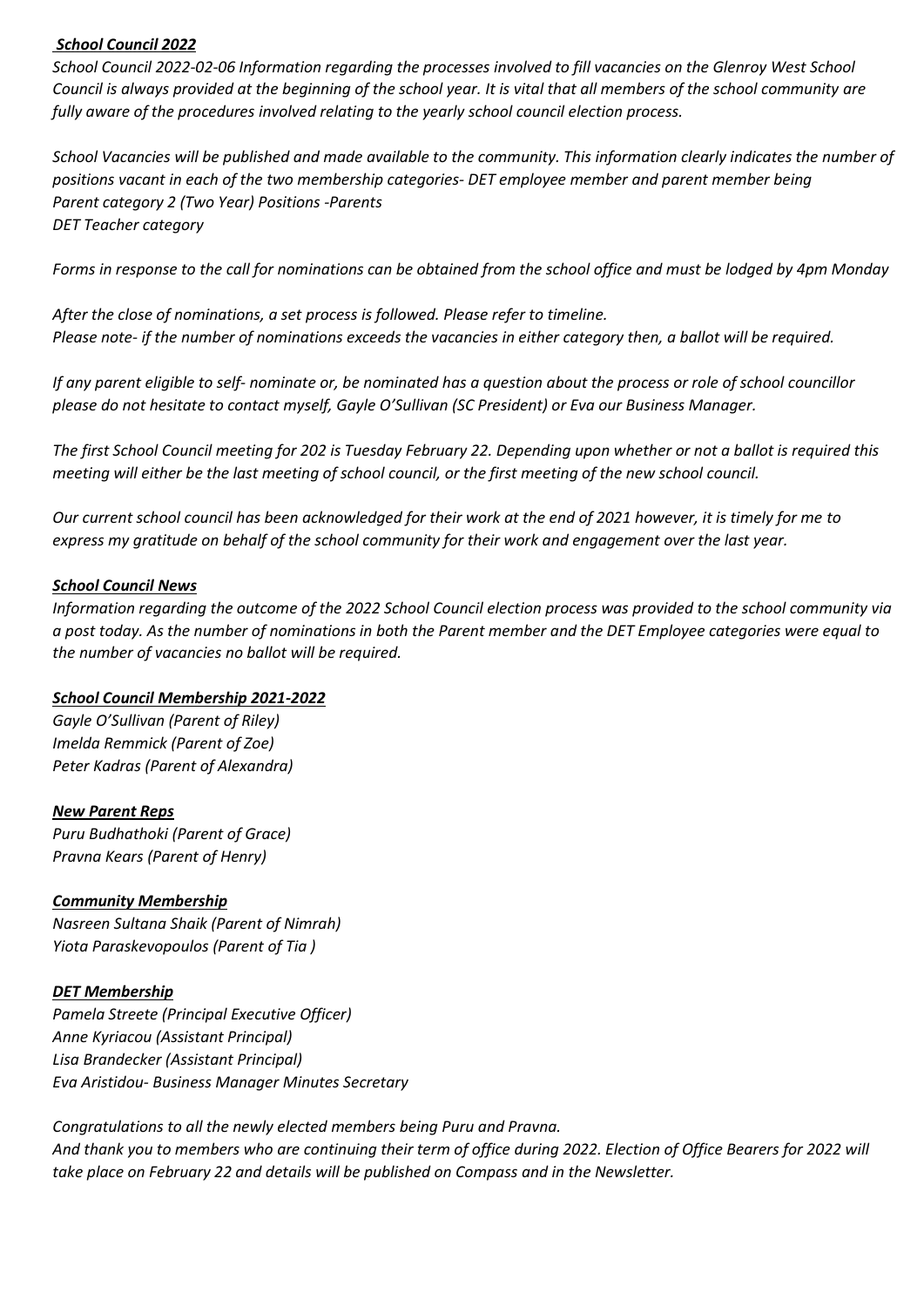#### *Student Leaders - 2022*

#### *We are repeating this information for this week's newsletter*

*Congratulations to all the students who gained leadership positions for the 2022 year. They are as follows-*

## *Student Leaders*

- *Tilly*
- *Alex*
- *Suhani*
- *Usama*
- *Xavier*
- *Sreepad*

### *House Captains*

- *Blue- Lissa*
- *Red- Doha*
- *Yellow- Ayan*
- *Green- Yusha*

#### *COVID Safe Practices: Please Note*

#### *Dear Parents and Carers*

- *Please wear a mask when indoors or alternatively if you are unable to social distance 1.5m when onsite*
- *Please refrain from entering your child's classroom, only Foundation parents allowed*
- *Parents to sign in using QR code if you enter the school building/ office area*
- *Check school signage displayed*
- *Please do not attend onsite for both you and your child/ren if you feel unwell*
- *If you are displaying mild symptoms, please get tested and do not enter the school site*
- *RATS- Please test twice a week Monday to Friday*
- *Use the appropriate gates- Foundation (York St Double Gate), Grade 5/6 – York St Double gates,*
- *Grade 3-4 York St Front gate, Years 1-2 (William St Gates).*

#### *Students-COVID-19 Safe Practices*

- *Victorian Chief health Officer has mandated the wearing of masks in schools for all students in Grade 3 up. Students in Years 3-6 are to bring a mask to school and wear indoors*
- *Enter and exit correct gate*
- *Ventilation of indoor spaces- open windows and air purifiers*
- *Vaccination for eligible cohorts strongly recommended*
- *Regular use of hand sanitiser and washing hands (hygiene)*
- *COVID SAFE cleaning of indoor*

*Enjoy your week and stay safe, Kindest regards Pamela Streete Principal*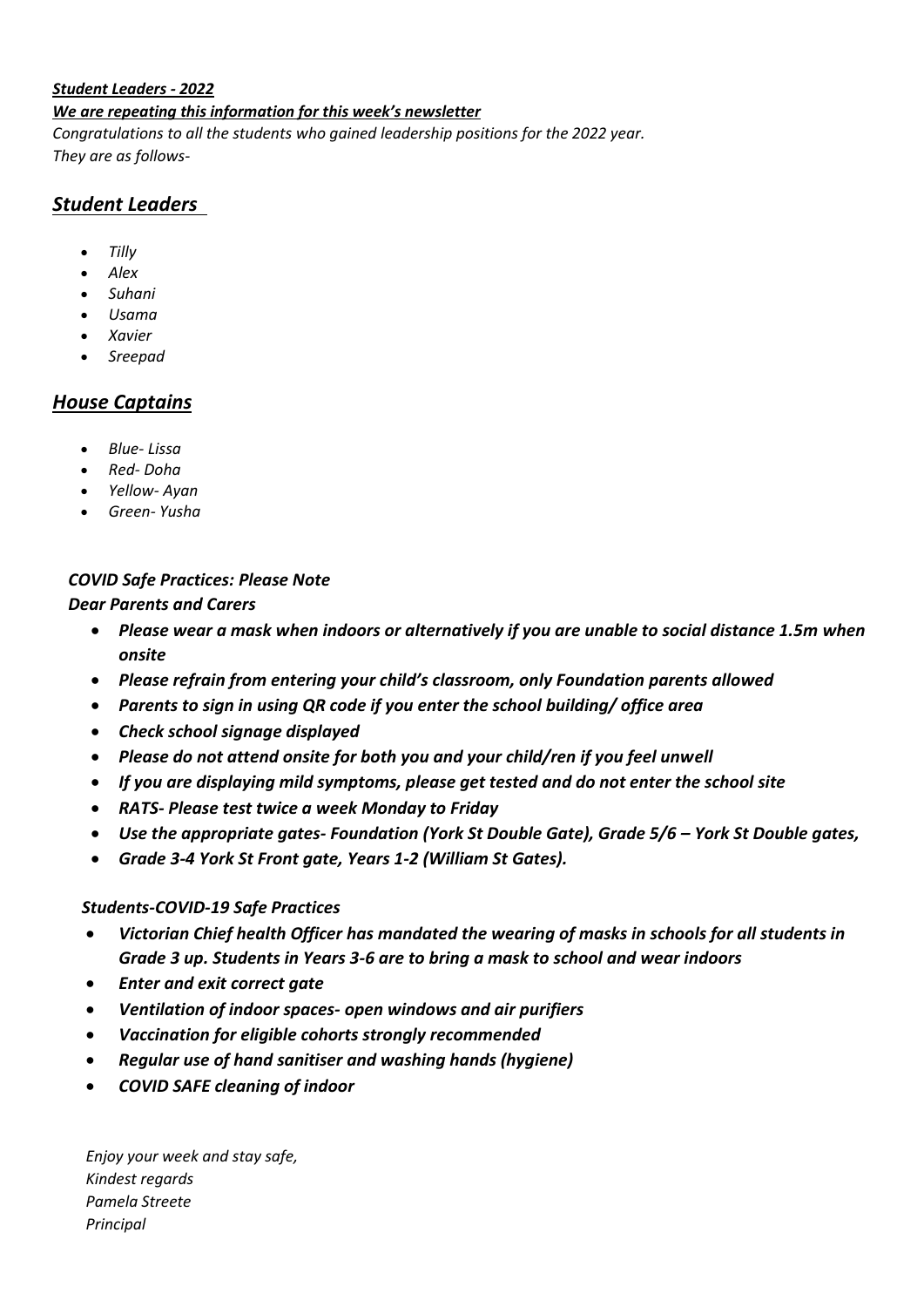

| Mrs Streete<br>Principal       | For demonstrating the IB learner profile of "Knowledgeable" by using<br>their understanding across a range of subject areas.    | Emre<br>Celine |
|--------------------------------|---------------------------------------------------------------------------------------------------------------------------------|----------------|
| <b>Foundation A</b><br>Ms Chen | For being an Inquirer and asking questions to help her learn. Well done<br>Nina.                                                | Nina           |
| Foundation B<br>Mrs Silveira   | For being an excellent Inquirer by asking questions, thinking and<br>investigating new learning experiences. Well done Georgia. | Georgia        |
| Foundation C<br>Ms Eyigun      | For being an Inquirer and asking questions to help him learn. Well done<br>Leon.                                                | Leon           |
| 1A<br>Ms Tiwana                | For being an Inquirer and asking questions lots of questions about<br>literacy.                                                 | <b>Barakat</b> |
| 1B<br>Mrs Zambara              | For being an Inquirer by asking different questions to further his<br>learning,                                                 | Oscar          |
| 2A<br>Ms Webster               | For being an Inquirer and asking lots of questions about his learning.                                                          | Mehmet         |
| 2B<br>Mr Shields               | For always asking questions and contributing to class discussions.                                                              | Muhammad       |
| 3A<br>Ms Mclure                | For asking thoughtful questions in inquiry.                                                                                     | Eshal          |
| 3B<br>Ms Wheeler               | For asking excellent questions to help his learning.                                                                            | Ruzgar         |
| 4A<br>Ms Mendham               | For displaying his knowledge of our current inquiry when doing a<br>poster.                                                     | Enzo           |
| 4B<br>Ms Marks                 | For inquiring deeply into-"Who We are".                                                                                         | Peter          |
| 5/6A<br>Ms Bryers              | For showing excellent inquiry skills when researching aspects of health.                                                        | Suhani         |
| 5/6B<br>Mr Hutchison           | For showing excellent inquiry skills when researching aspects of health.                                                        | Xavier         |
| 5/6C<br>Mr Jardine             | For inquiring into how lasers work during reading.                                                                              | Annabella      |
| PE<br>Mr Cruz                  | For being an inquirer when learning about the technique for running.                                                            | Aadhya         |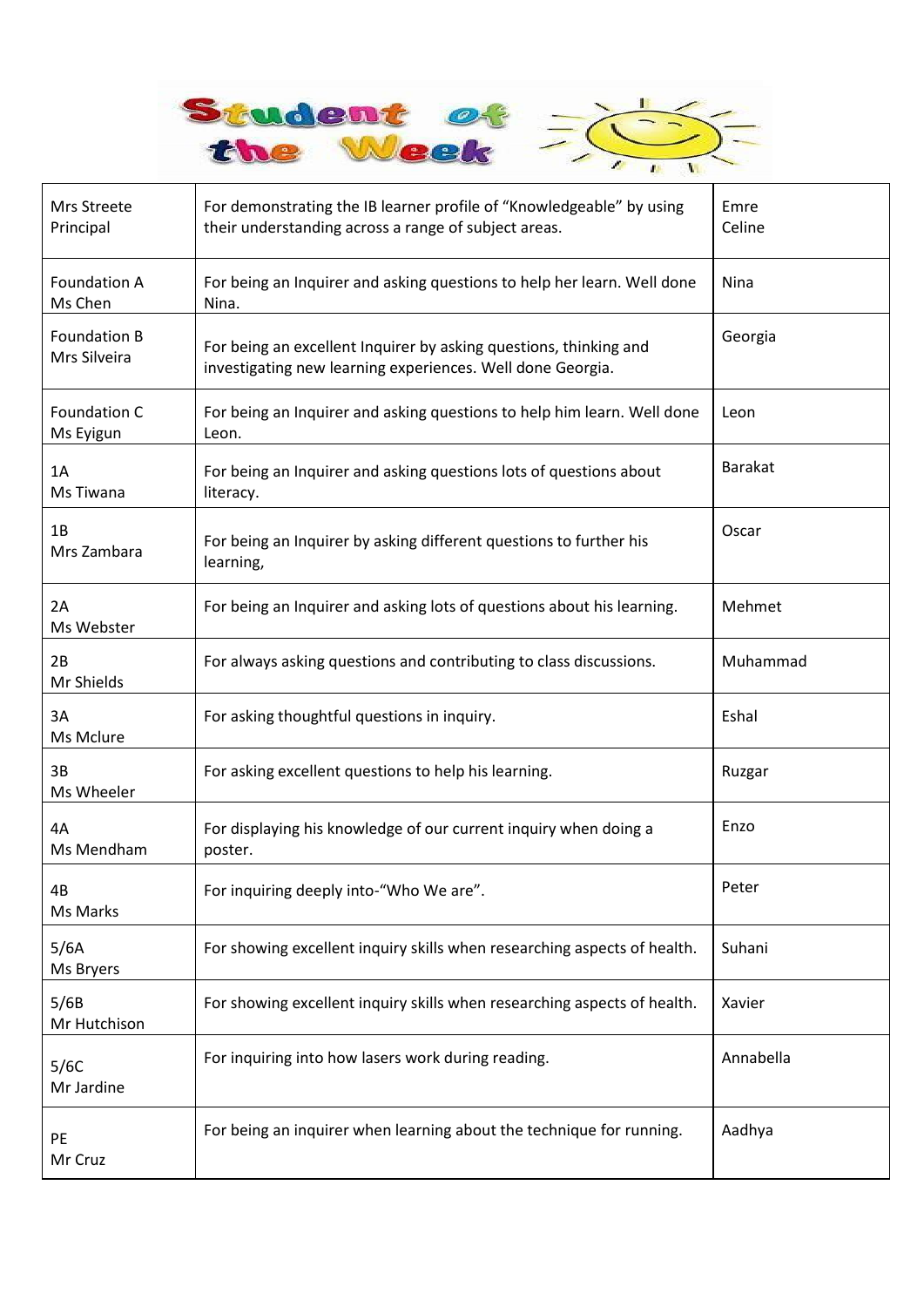SWPBS is an evidence-based framework for preventing and responding to behaviours in schools. It aims to create a positive school climate, a culture of student competence and an open, responsive management system for school leaders, staff, students, parents/carers. SWPBS includes intervention practices and organisational systems for establishing positive school cultures, learning and teaching environments and the Individual behaviour supports needed to achieve academic and social success for all students.

**AULT** 

TICKET

ehaviou

This week we have commenced a new positive behaviour acknowledgement system. Students who are demonstrating positive behaviours will be given raffie tickets. At our weekly assemblies, one student in grades F-2 and one student in 3-6 will be drawn out to choose a prize!!

As part of this initiative students have begun to learn about it how it is used at GWPS through the start up program. This is a great opportunity for families to discuss SWPBS with their child each day and learn about what your child is learning in class.

ding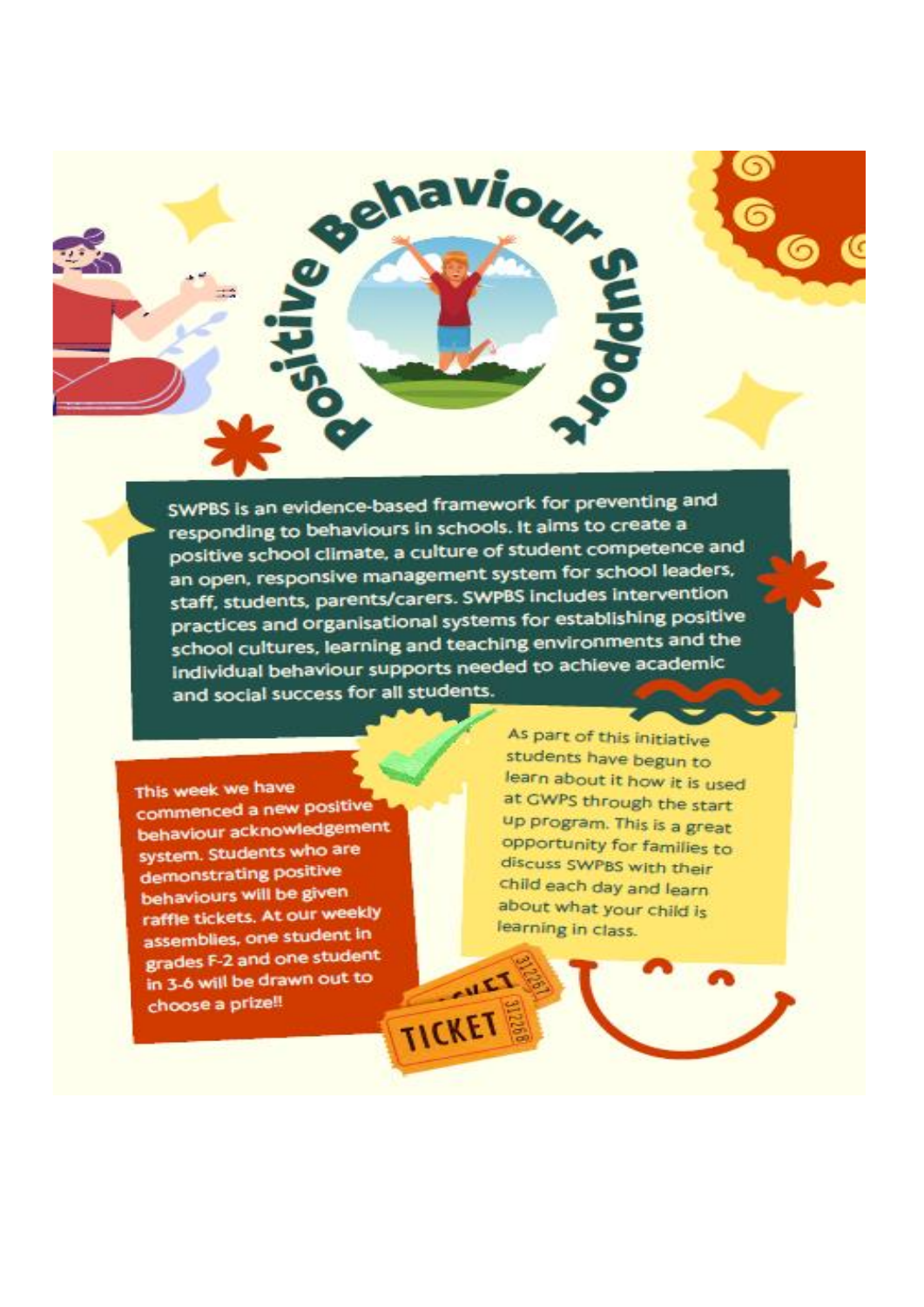# Foundation Newsletter

रायसस्यय

Foundation students have made a fantastic start to Glenroy West Primary School. Students have been settling into their classrooms and school routines. For Literacy, students are beginning to learn about concepts of print in Reading and using drawings and simple sentences to record their ideas in Writing. In Numeracy, students are learning to read, order and build numbers. Foundation students have also been having fun exploring our central idea for Inquiry-Humans can make choices that keep us healthy and happy. Well done Foundation!

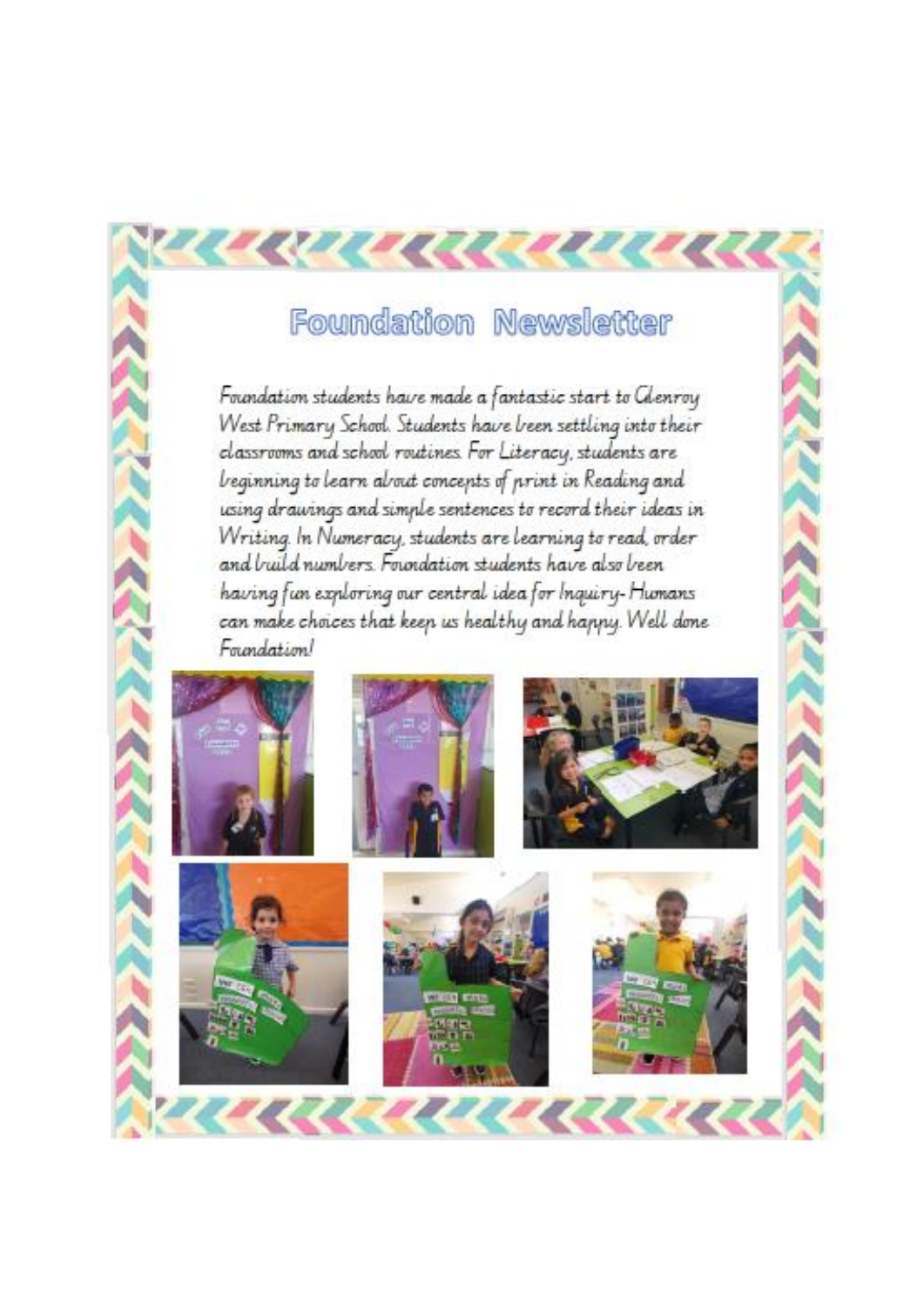3a week 3

Wha

 $\alpha$ 

 $\alpha$ tio

hav òъ

dant have

Bu

ginis

 $be$ wonder

 $\mathcal{S}$ 



**EDUARTA** 

who made

 $rights$ :

In our transdisciplinary unit 'Who We Are', 3A have been inquirers and have been asking questions about our central idea 'Children have rights and responsibilities'.

Have a look at our excellent wonderings that we have thought of. We have also started investigating what it means to be 'cybersafe' and our responsibilities online.



Gan

Иш

En e Pest

not the much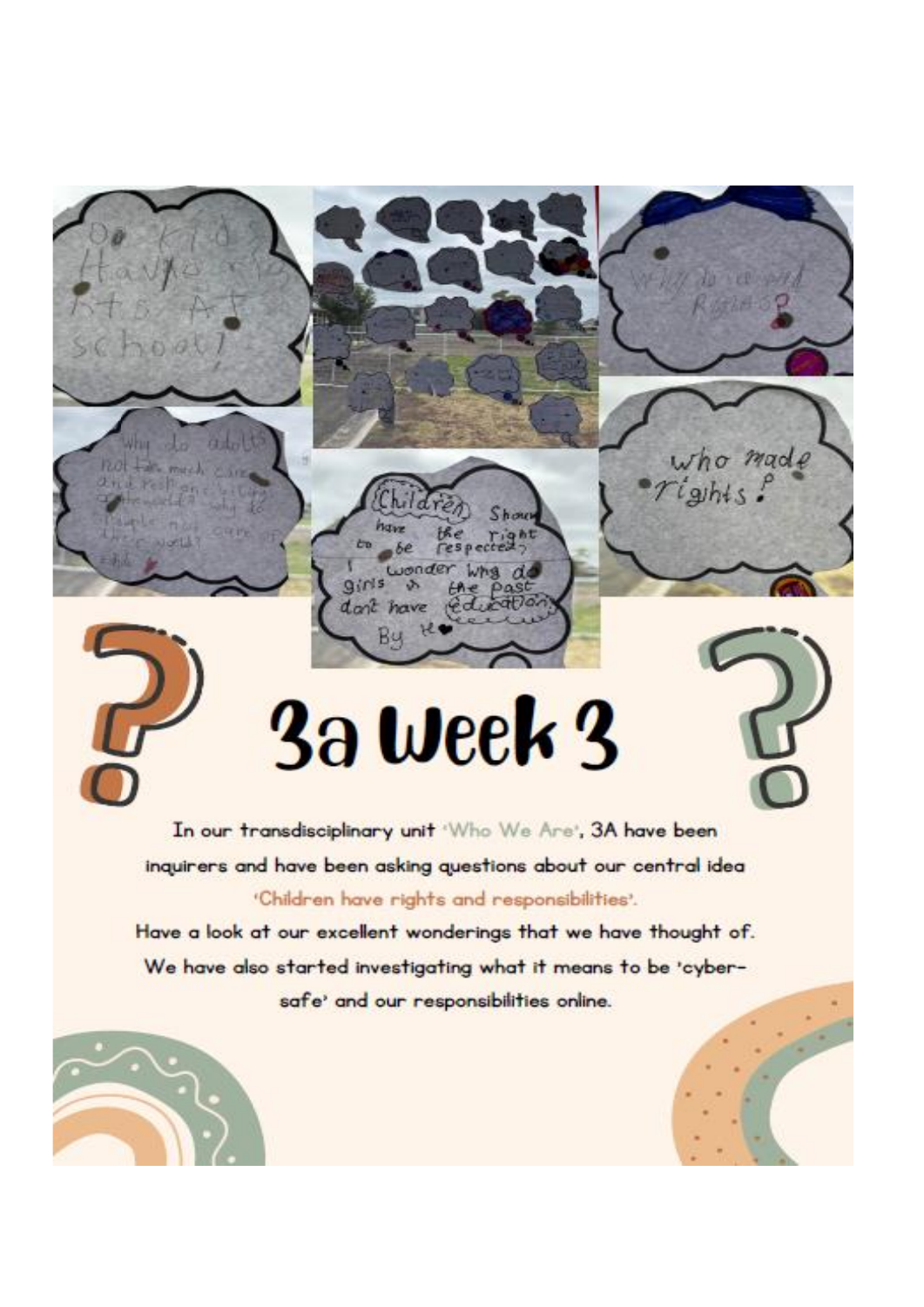# Term 1, Week 3 **IB Learner Profile Attributes**

To begin this year we have worked hard exploring the IB Learner Profile Attributes and using our understanding to create our own posters to refer to in our own classroom!

 $5/6A$